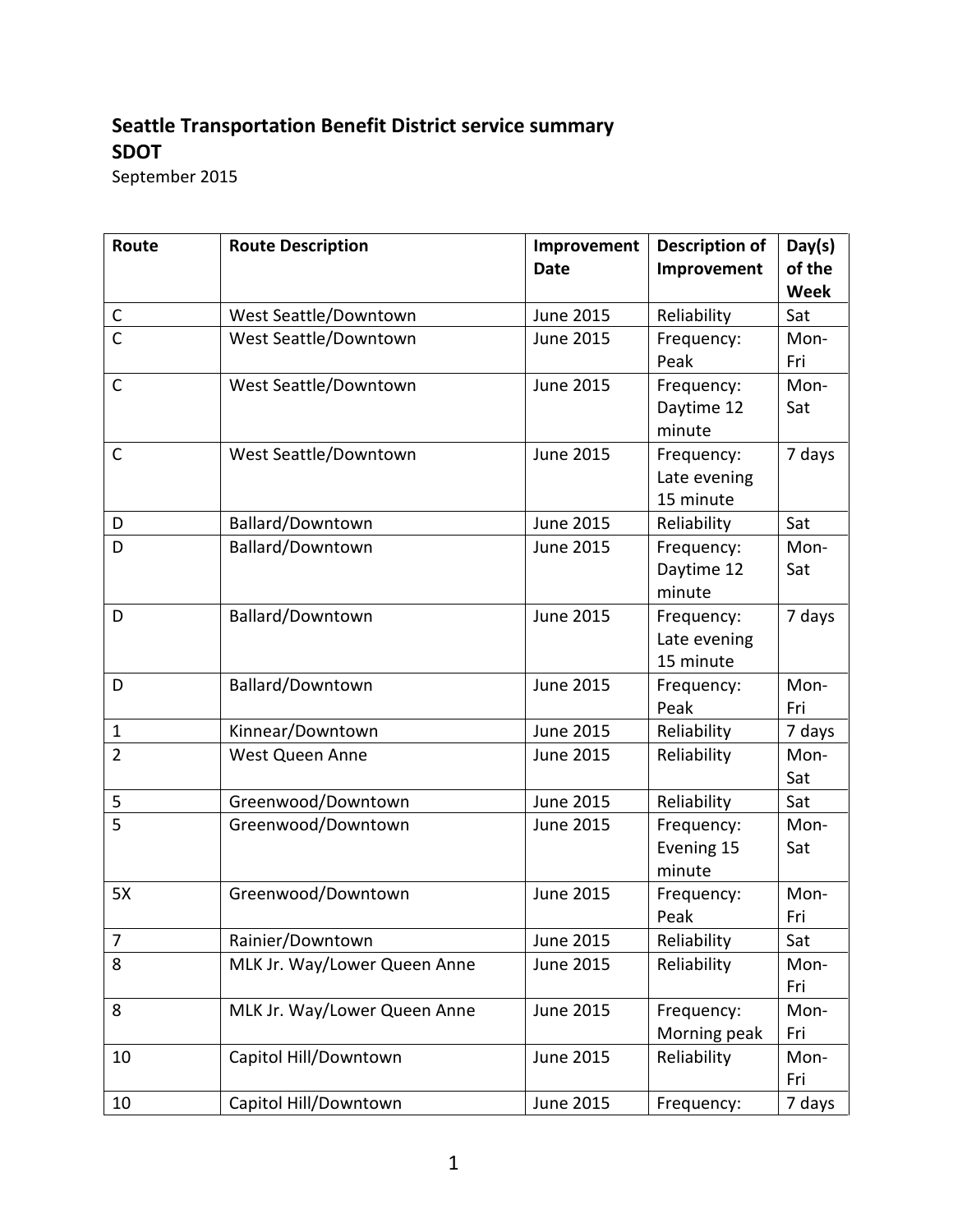|     |                                  |                  | Evening and                                                   |             |
|-----|----------------------------------|------------------|---------------------------------------------------------------|-------------|
|     |                                  |                  | Sunday 15                                                     |             |
|     |                                  |                  | minute                                                        |             |
| 11  | Madison Park/Downtown            | <b>June 2015</b> | Reliability                                                   | 7 days      |
| 14  | Mt. Baker/Downtown               | June 2015        | Reliability                                                   | 7 days      |
| 15X | Ballard/Downtown                 | <b>June 2015</b> | Frequency:<br>Peak                                            | Mon-<br>Fri |
| 16  | Northgate/Wallingford/Downtown   | <b>June 2015</b> | Reliability                                                   | Sat-<br>Sun |
| 16  | Northgate/Wallingford/Downtown   | <b>June 2015</b> | Frequency:<br>Peak                                            | Mon-<br>Fri |
| 17X | Ballard/Downtown                 | <b>June 2015</b> | Reliability                                                   | Mon-<br>Fri |
| 17X | Ballard/Downtown                 | <b>June 2015</b> | Frequency:<br><b>Morning Peak</b>                             | Mon-<br>Fri |
| 18X | Ballard/Downtown                 | <b>June 2015</b> | Reliability                                                   | Mon-<br>Fri |
| 18X | <b>Ballard/Downtown</b>          | <b>June 2015</b> | Frequency:<br>Afternoon<br>peak                               | Mon-<br>Fri |
| 19  | Magnolia/Downtown                | <b>June 2015</b> | Frequency:<br>Peak (restore<br>route)                         | Mon-<br>Fri |
| 21  | 35 <sup>th</sup> Ave SW/Downtown | <b>June 2015</b> | Reliability                                                   | Sat         |
| 21X | 35 <sup>th</sup> Ave SW/Downtown | <b>June 2015</b> | Reliability                                                   | Mon-<br>Fri |
| 24  | Magnolia/Downtown                | June 2015        | Reliability                                                   | Mon-<br>Sat |
| 24  | Magnolia/Downtown                | <b>June 2015</b> | Frequency:<br>Peak                                            | Mon-<br>Fri |
| 24  | Magnolia/Downtown                | June 2015        | Frequency:<br>Evening 30<br>minute                            | 7 days      |
| 25  | U District/Downtown              | <b>June 2015</b> | Reliability                                                   | Mon-<br>Fri |
| 26  | Greenlake/Downtown               | June 2015        | Reliability                                                   | 7 days      |
| 26X | Greenlake/Downtown               | June 2015        | Reliability                                                   | Mon-<br>Fri |
| 27  | Central Area/Downtown            | <b>June 2015</b> | Frequency:<br>midday,<br>evening,<br>weekend<br>(restore non- | 7 days      |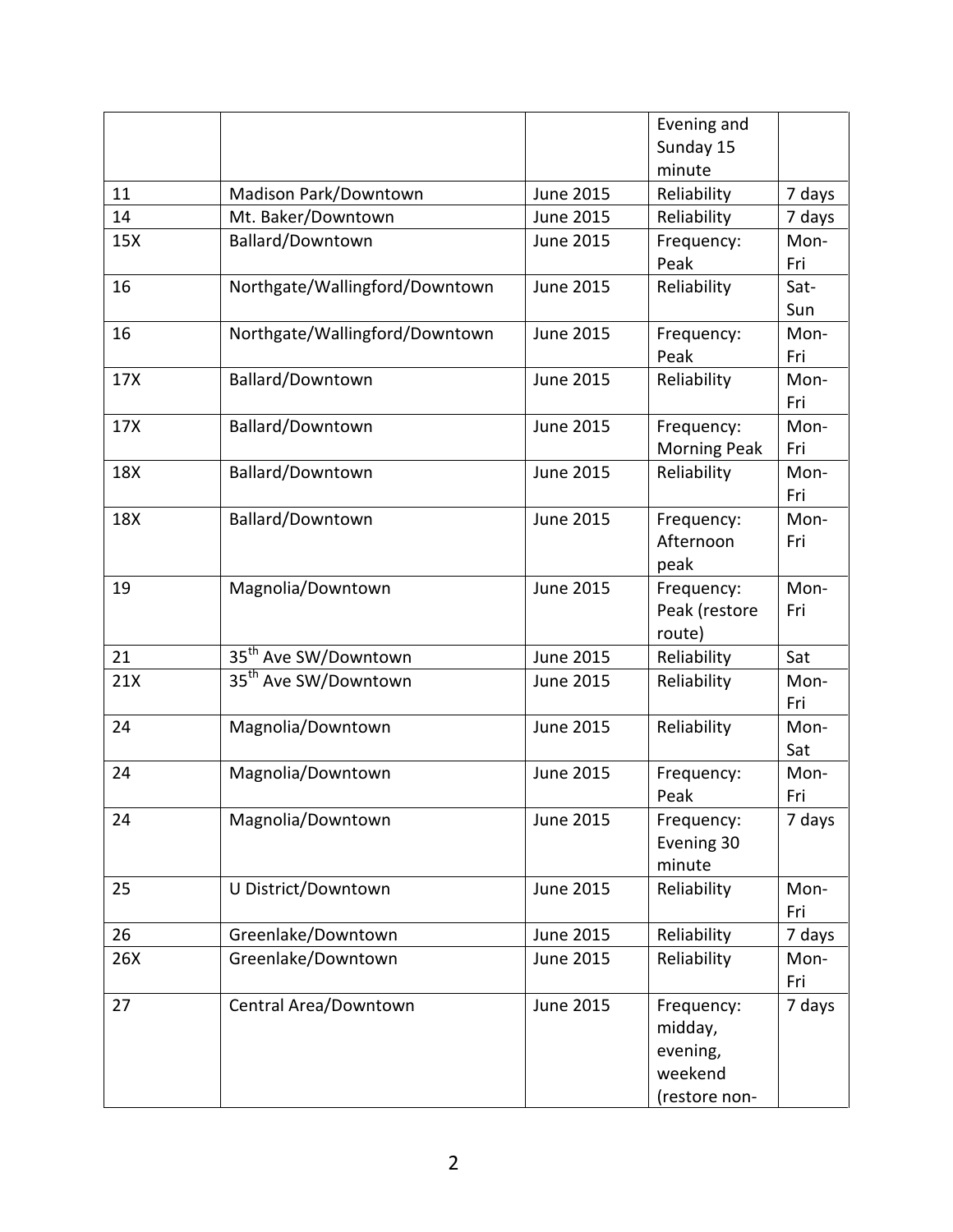|     |                                        |                  | peak)                     |        |
|-----|----------------------------------------|------------------|---------------------------|--------|
| 27  | Central District/Downtown              | <b>June 2015</b> | Reliability               | Mon-   |
|     |                                        |                  |                           | Fri    |
| 28  | Whittier Heights/Downtown              | June 2015        | Reliability               | 7 days |
| 28  | Whittier Heights/Downtown              | <b>June 2015</b> | Frequency:                | Mon-   |
|     |                                        |                  | Morning peak              | Fri    |
| 28X | Broadview/Downtown                     | June 2015        | Reliability               | Mon-   |
|     |                                        |                  |                           | Fri    |
| 29  | Queen Anne/Downtown                    | <b>June 2015</b> | Reliability               | Mon-   |
|     |                                        |                  |                           | Fri    |
| 31  | Magnolia/U District                    | June 2015        | Reliability               | Mon-   |
|     |                                        |                  |                           | Sat    |
| 32  | Lower Queen Anne/U District            | June 2015        | Reliability               | 7 days |
| 33  | East Magnolia/Downtown                 | <b>June 2015</b> | Reliability               | Sat    |
| 37  | Alki/Downtown                          | June 2015        | Reliability               | Mon-   |
|     |                                        |                  |                           | Fri    |
| 40  | Northgate/Ballard/Downtown             | June 2015        | Reliability               | 7 days |
| 40  | Northgate/Ballard/Downtown             | <b>June 2015</b> | Frequency:                | Mon-   |
|     |                                        |                  | Peak and 15-<br>30 minute | Sat    |
|     |                                        |                  |                           |        |
| 41  | Northgate/Downtown                     | <b>June 2015</b> | evening<br>Reliability    | Mon-   |
|     |                                        |                  |                           | Fri    |
| 41  | Northgate/Downtown                     | <b>June 2015</b> | Frequency:                | Mon-   |
|     |                                        |                  | Peak, 15-30               | Sat    |
|     |                                        |                  | minute early              |        |
|     |                                        |                  | morning and               |        |
|     |                                        |                  | evening                   |        |
| 43  | U District/Capitol Hill/Downtown       | June 2015        | Reliability               | Sat    |
| 44  | Ballard/U District                     | June 2015        | Reliability               | Sat    |
| 44  | Ballard/U District                     | June 2015        | Frequency: 12             | Mon-   |
|     |                                        |                  | minute                    | Sat    |
|     |                                        |                  | daytime                   |        |
| 47  | Summit/Downtown                        | June 2015        | Frequency:                | 7 days |
|     |                                        |                  | Restore                   |        |
|     |                                        |                  | daytime                   |        |
|     |                                        |                  | service                   |        |
| 48  | Central District/U District/Crown Hill | June 2015        | Reliability               | 7 days |
| 48  | Central District/U District/Crown Hill | <b>June 2015</b> | Frequency:                | Mon-   |
|     |                                        |                  | Morning peak              | Fri    |
| 49  | U District/Broadway/Downtown           | June 2015        | Reliability               | Sun    |
| 55  | Admiral/West Seattle                   | <b>June 2015</b> | Reliability               | Mon-   |
|     | Junction/Downtown                      |                  |                           | Fri    |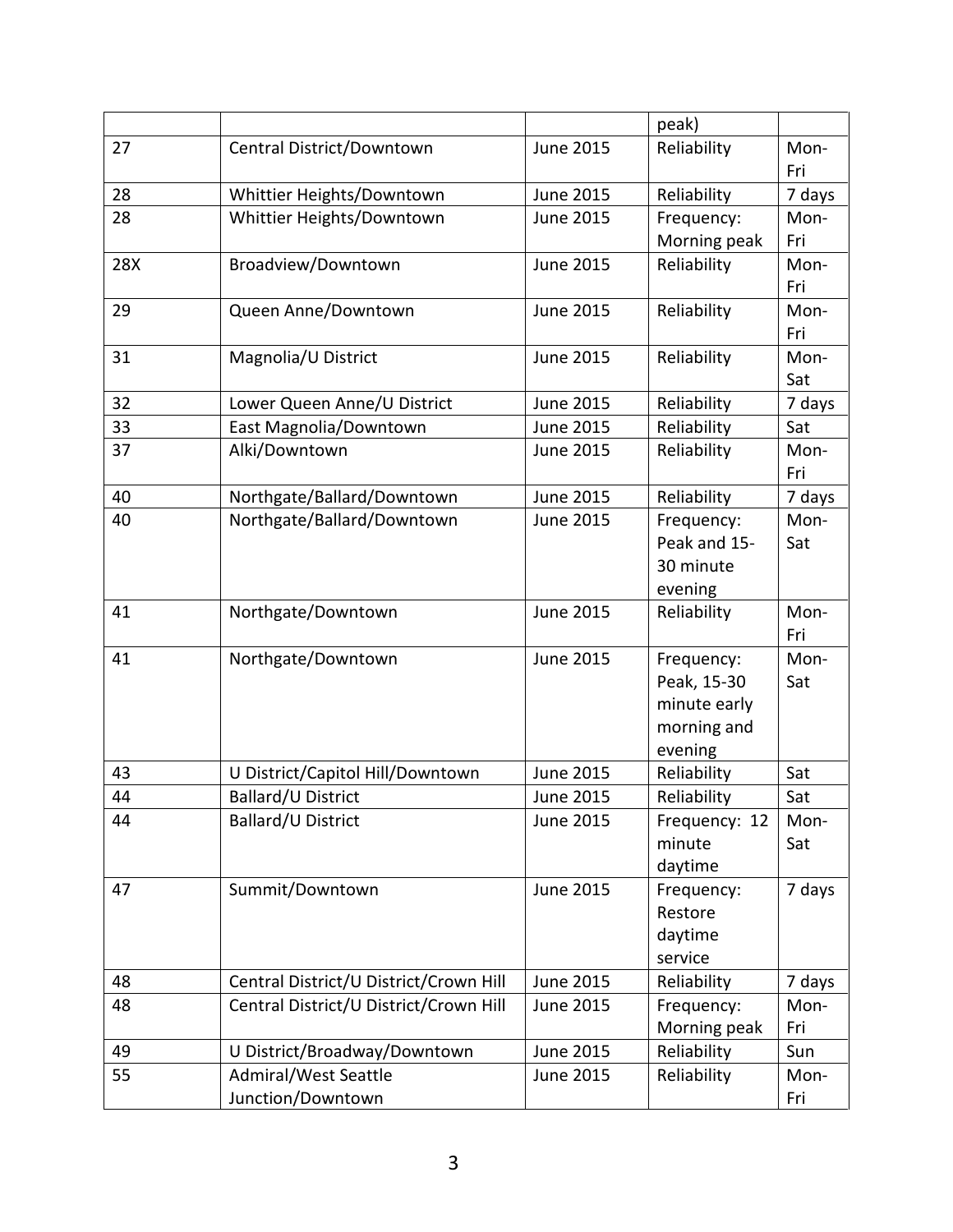| 55           | Admiral/West Seattle                     | <b>June 2015</b> | Frequency:                         | Mon-        |
|--------------|------------------------------------------|------------------|------------------------------------|-------------|
|              | Junction/Downtown                        |                  | Peak                               | Fri         |
| 56           | Alki/Admiral/Downtown                    | <b>June 2015</b> | Reliability                        | Mon-<br>Fri |
| 57           | Admiral/West Seattle                     | <b>June 2015</b> | Reliability                        | Mon-        |
|              | Junction/Downtown                        |                  |                                    | Fri         |
| 60           | Westwood/Georgetown/Beacon/First<br>Hill | <b>June 2015</b> | Reliability                        | Sat         |
| 60           | Westwood/Georgetown/Beacon/First<br>Hill | <b>June 2015</b> | Frequency:<br>Evening 30<br>minute | Mon-<br>Fri |
| 64X          | Wedgwood/Downtown                        | <b>June 2015</b> | Reliability                        | Mon-<br>Fri |
| 66X          | Northgate/U District/Downtown            | <b>June 2015</b> | Reliability                        | Mon-<br>Fri |
| 70           | U District/Eastlake/Downtown             | <b>June 2015</b> | Reliability                        | Mon-<br>Fri |
| 71X          | Wedgwood/U District/Downtown             | <b>June 2015</b> | Reliability                        | Mon-<br>Fri |
| 71X          | Wedgwood/U District/Downtown             | <b>June 2015</b> | Frequency:<br>Afternoon<br>peak    | Mon-<br>Fri |
| 72X          | Lake City/U District/Downtown            | <b>June 2015</b> | Reliability                        | Mon-<br>Fri |
| 72X          | Lake City/U District/Downtown            | <b>June 2015</b> | Frequency:<br>Afternoon<br>peak    | Mon-<br>Fri |
| 74X          | Ravenna/U District/Downtown              | <b>June 2015</b> | Reliability                        | Mon-<br>Fri |
| 74X          | Ravenna/U District/Downtown              | <b>June 2015</b> | Frequency:<br>Morning peak         | Mon-<br>Fri |
| 76           | Wedgwood/Downtown                        | June 2015        | Reliability                        | Mon-<br>Fri |
| 83           | U District/Downtown Night Owl            | June 2015        | Reliability                        | 7 days      |
| 99           | Waterfront/International District        | June 2015        | Reliability                        | Sat-<br>Sun |
| 120          | Delridge/Downtown                        | <b>June 2015</b> | Frequency:<br>Morning peak         | Mon-<br>Fri |
| 125          | South Seattle CC                         | June 2015        | Frequency:<br>Weekend 30<br>minute | Sat-<br>Sun |
| $\mathbf{1}$ | West Queen Anne                          | Sept 2015        | Frequency: 20<br>min daytime;      | Mon-<br>Sat |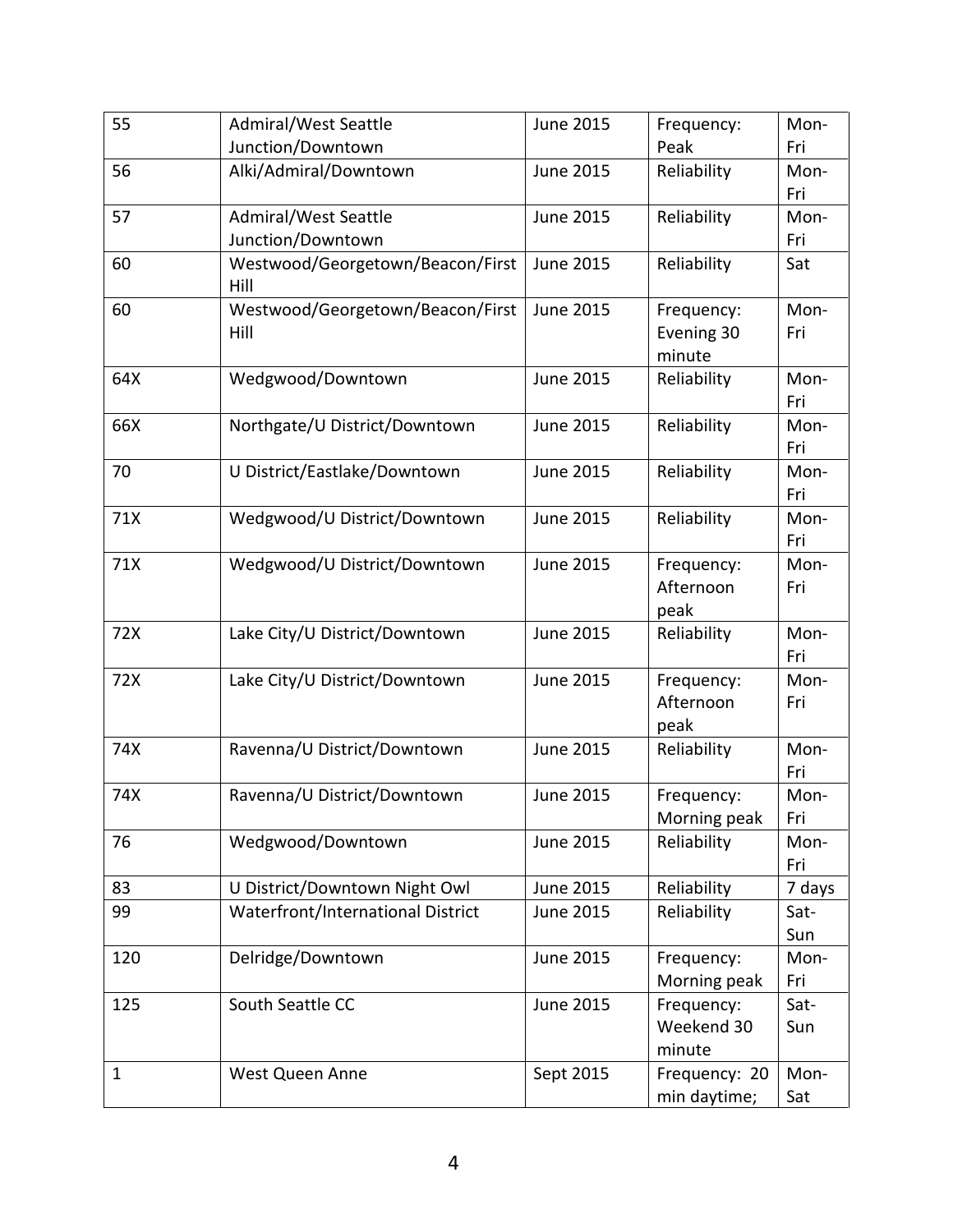|                |                                        |           | 30 min early<br>morning and                                |             |
|----------------|----------------------------------------|-----------|------------------------------------------------------------|-------------|
| $\overline{2}$ | West Queen Anne                        | Sept 2015 | late night<br>Frequency: 15<br>min eve                     | Mon-<br>Sat |
| $\overline{2}$ | West Queen Anne                        | Sept 2015 | Frequency: 30<br>min early<br>morning and<br>late night    | Sun         |
| 3 & 4          | First Hill/Downtown/East Queen<br>Anne | Sept 2015 | Frequency: 30<br>minute early<br>morning and<br>late night | Sat-<br>Sun |
| 3 & 4          | First Hill/Downtown/East Queen<br>Anne | Sept 2015 | Reliability                                                | 7 days      |
| 5              | Greenwood/Downtown                     | Sept 2015 | Frequency: 15<br>minute<br>daytime                         | Sun         |
| 5X             | Greenwood/Downtown                     | Sept 2015 | Optimize<br>headways                                       | Mon-<br>Fri |
| $\overline{7}$ | Rainier/Downtown                       | Sept 2015 | Frequency:<br>Peak hour 7-8<br>min                         | Mon-<br>Fri |
| $\overline{7}$ | Rainier/Downtown                       | Sept 2015 | Frequency: 10<br>min Sat, 12<br>min Sun                    | Sat-<br>Sun |
| 8              | MLK Jr. Way/Lower Queen Anne           | Sept 2015 | Frequency: 30<br>min early<br>morning and<br>late evening  | Sat-<br>Sun |
| 9X             | Rainier/Broadway                       | Sept 2015 | Frequency: 20<br>minute peak                               | Mon-<br>Fri |
| 11             | Madison Park/Downtown                  | Sept 2015 | Frequency: 15<br>min daytime                               | Mon-<br>Sat |
| 11             | Madison Park/Downtown                  | Sept 2015 | Frequency: 30<br>min night                                 | 7 days      |
| 12             | Madison                                | Sept 2015 | Frequency: 15<br>minute<br>evening                         | Mon-<br>Sat |
| 12             | Madison                                | Sept 2015 | Frequency: 30<br>min early<br>morning and<br>night         | 7 days      |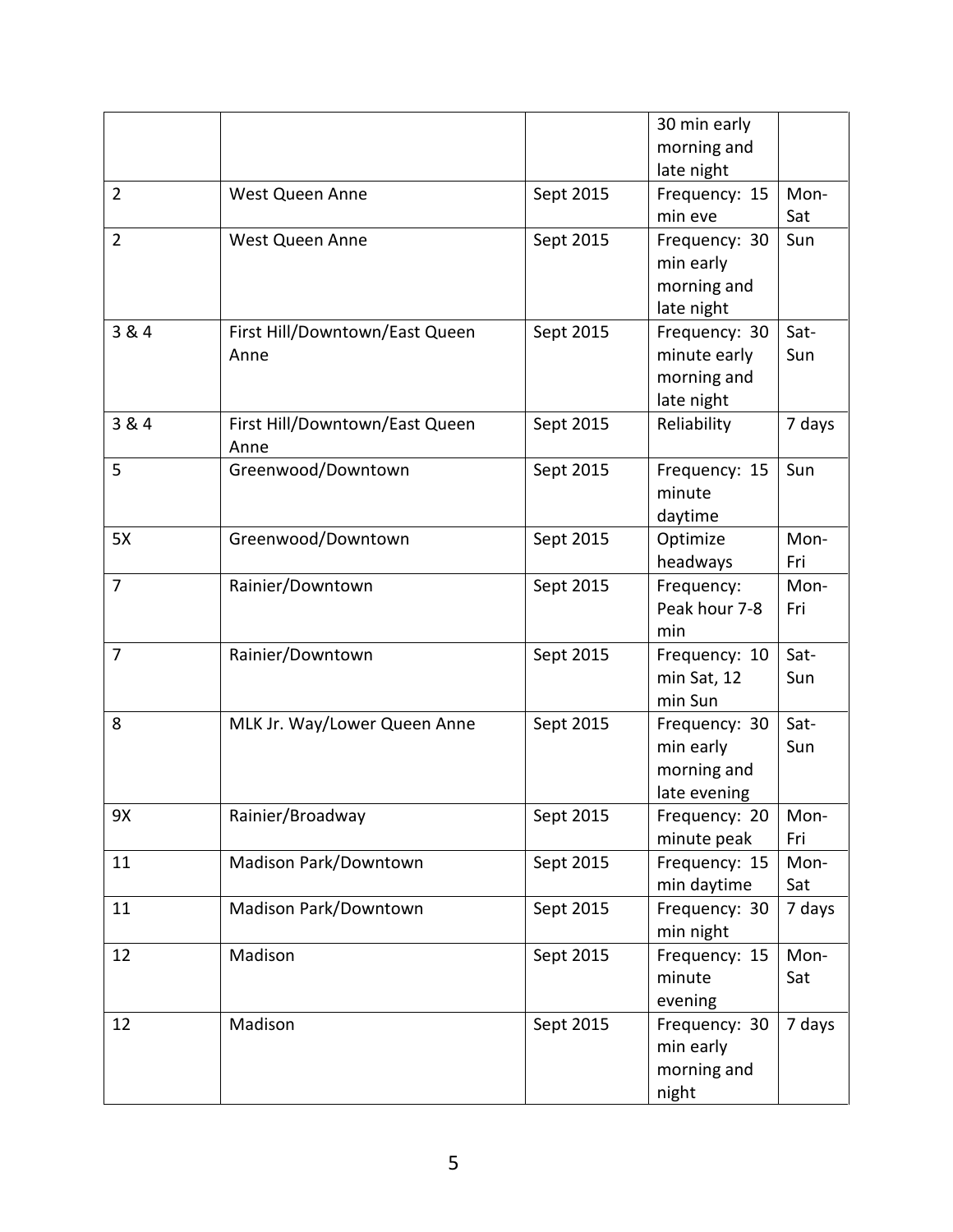| 13 | Queen Anne                       | Sept 2015 | Frequency: 30<br>min eve                                        | Sat         |
|----|----------------------------------|-----------|-----------------------------------------------------------------|-------------|
| 13 | Queen Anne                       | Sept 2015 | Frequency: 30<br>min early<br>morn late eve                     | Sun         |
| 14 | Mt. Baker/Downtown               | Sept 2015 | Frequency: 20<br>min; 30 min<br>early morning<br>and late night | Mon-<br>Sat |
| 16 | Northgate/Wallingford/Downtown   | Sept 2015 | Frequency: 20<br>min daytime                                    | Sun         |
| 16 | Northgate/Wallingford/Downtown   | Sept 2015 | Frequency: 20<br>min eve/night                                  | 7 days      |
| 21 | 35 <sup>th</sup> Ave SW/Downtown | Sept 2015 | Frequency: 15<br>minute<br>daytime                              | Sun         |
| 25 | Montlake                         | Sept 2015 | Frequency:<br>Added peak                                        | Mon-<br>Fri |
| 27 | Central District/Downtown        | Sept 2015 | Frequency: 30<br>minute<br>daytime                              | Sat-<br>Sun |
| 30 | University District/Sand Point   | Sept 2015 | Frequency: 30<br>min extended                                   | Mon-<br>Fri |
| 32 | Magnolia/Interbay/Fremont/UW     | Sept 2015 | Frequency: 30<br>minute night                                   | 7 days      |
| 33 | East Magnolia/Downtown           | Sept 2015 | Frequency: 30<br>minute<br>daytime                              | Sat-<br>Sun |
| 40 | Northgate/Ballard/Downtown       | Sept 2015 | Frequency: 15<br>minute<br>daytime                              | Sun         |
| 40 | Northgate/Ballard/Downtown       | Sept 2015 | Frequency: 9<br>minute pm<br>peak                               | Mon-<br>Fri |
| 41 | Northgate/Downtown               | Sept 2015 | Frequency: 15<br>minute<br>daytime                              | Sun         |
| 43 | U District/Capitol Hill/Downtown | Sept 2015 | Reliability:<br>Split from 44<br>evenings                       | 7 days      |
| 44 | Ballard/U District               | Sept 2015 | Reliability:<br>Split from 43<br>evenings                       | 7 days      |